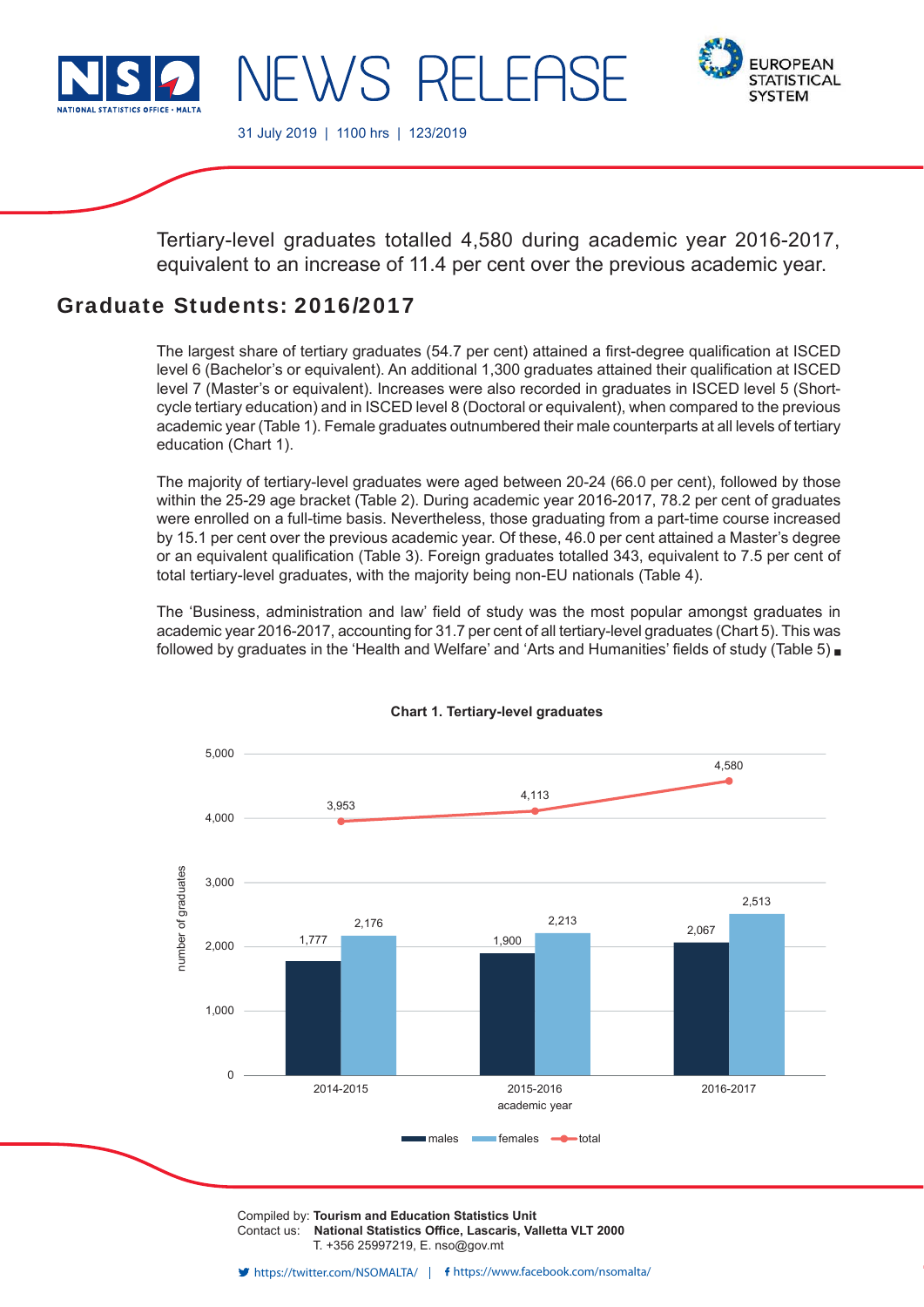|                                          |           | Academic year |           | Change | Percentage<br>change |
|------------------------------------------|-----------|---------------|-----------|--------|----------------------|
|                                          | 2014-2015 | 2015-2016     | 2016-2017 |        | 2016-2017/2015-2016  |
| Sex                                      |           |               |           |        |                      |
| Males                                    | 1,777     | 1,900         | 2,067     | 167    | 8.8                  |
| Females                                  | 2,176     | 2,213         | 2,513     | 300    | 13.6                 |
| Age group                                |           |               |           |        |                      |
| Under 20                                 | 102       | 93            | 103       | 10     | 10.8                 |
| 20 to 29                                 | 3,225     | 3,297         | 3,693     | 396    | 12.0                 |
| 30 to 49                                 | 538       | 620           | 694       | 74     | 11.9                 |
| 50 and over                              | 88        | 103           | 90        | $-13$  | $-12.6$              |
| <b>Nationality</b>                       |           |               |           |        |                      |
| Maltese                                  | 3,755     | 3,851         | 4,237     | 386    | 10.0                 |
| Other EU                                 | 90        | 114           | 158       | 44     | 38.6                 |
| Non-EU                                   | 108       | 148           | 185       | 37     | 25.0                 |
| <b>District of residence</b>             |           |               |           |        |                      |
| Southern Harbour                         | 557       | 493           | 612       | 119    | 24.1                 |
| Northern Harbour                         | 1,093     | 1,248         | 1,344     | 96     | 7.7                  |
| South Eastern                            | 569       | 618           | 674       | 56     | 9.1                  |
| Western                                  | 593       | 694           | 759       | 65     | 9.4                  |
| Northern                                 | 663       | 707           | 812       | 105    | 14.9                 |
| Gozo and Comino                          | 457       | 324           | 350       | 26     | 8.0                  |
| Foreign residence                        | 21        | 29            | 29        | ÷,     |                      |
| Level of education (ISCED 2011)          |           |               |           |        |                      |
| ISCED 5 - Short-cycle tertiary education | 601       | 681           | 720       | 39     | 5.7                  |
| ISCED 6 - Bachelor's or equivalent       | 2,067     | 2,166         | 2,506     | 340    | 15.7                 |
| ISCED 7 - Master's or equivalent         | 1,255     | 1,229         | 1,300     | 71     | 5.8                  |
| ISCED 8 - Doctoral or equivalent         | 30        | 37            | 54        | 17     | 45.9                 |
| Intensity of participation               |           |               |           |        |                      |
| Full-time                                | 3,220     | 3,244         | 3,580     | 336    | 10.4                 |
| Part-time                                | 733       | 869           | 1,000     | 131    | 15.1                 |
| <b>Total tertiary graduates</b>          | 3,953     | 4,113         | 4,580     | 467    | 11.4                 |

Chart 2. Male and female proportions of tertiary-level graduates<br>by level of education (ISCED 2011): 2016-2017

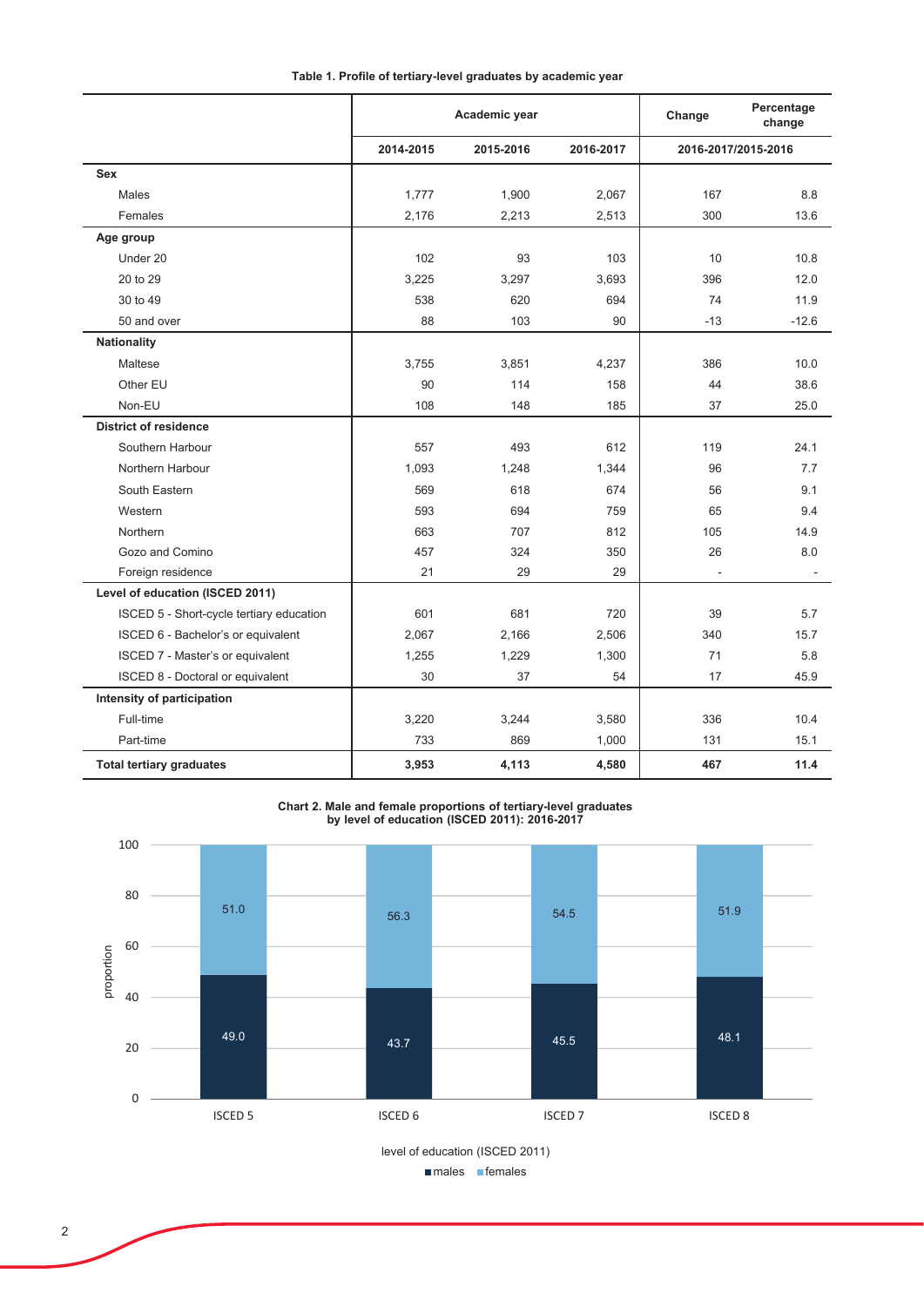Table 2. Tertiary-level graduates by age groups, academic year and sex

| Age groups   | Academic year    |                          |                           | Percentage<br>Change<br>change |         |
|--------------|------------------|--------------------------|---------------------------|--------------------------------|---------|
|              | 2014-2015        | 2015-2016                | 2016-2017                 | 2016-2017/2015-2016            |         |
|              |                  | <b>Males</b>             |                           |                                |         |
| Under 20     | 54               | 46                       | 53                        | $\overline{7}$                 | 15.2    |
| $20 - 24$    | 1,156            | 1,238                    | 1,319                     | 81                             | 6.5     |
| 25-29        | 264              | 273                      | 297                       | 24                             | 8.8     |
| 30-34        | 108              | 121                      | 160                       | 39                             | 32.2    |
| 35-39        | 78               | 84                       | 82                        | $-2$                           | $-2.4$  |
| $40 - 44$    | 44               | 63                       | 73                        | 10                             | 15.9    |
| 45-49        | 38               | 26                       | 39                        | 13                             | 50.0    |
| 50-54        | 14               | 18                       | 21                        | 3                              | 16.7    |
| 55-59        | 11               | 15                       | 13                        | $-2$                           | $-13.3$ |
| 60-64        | $\overline{4}$   | $\overline{7}$           | 5                         | $-2$                           | $-28.6$ |
| $65+$        | 6                | $\boldsymbol{9}$         | 5                         | $-4$                           | $-44.4$ |
| Total        | 1,777            | 1,900                    | 2,067                     | 167                            | 9       |
|              |                  | <b>Females</b>           |                           |                                |         |
| Under 20     | 48               | 47                       | 50                        | 3                              | 6.4     |
| $20 - 24$    | 1,514            | 1,475                    | 1,702                     | 227                            | 15.4    |
| 25-29        | 291              | 311                      | 375                       | 64                             | 20.6    |
| 30-34        | 122              | 122                      | 136                       | 14                             | 11.5    |
| 35-39        | 75               | 89                       | 97                        | 8                              | 9.0     |
| 40-44        | 39               | 73                       | 66                        | $-7$                           | $-9.6$  |
| 45-49        | 34               | 42                       | 41                        | $-1$                           | $-2.4$  |
| 50-54        | 27               | 33                       | 28                        | $-5$                           | $-15.2$ |
| 55-59        | 16               | 17                       | 13                        | $-4$                           | $-23.5$ |
| 60-64        | 5                | $\overline{\mathcal{L}}$ | $\ensuremath{\mathsf{3}}$ | $-1$                           | $-25.0$ |
| $65+$        | 5                | $\overline{\phantom{a}}$ | $\overline{2}$            | $\boldsymbol{2}$               | 100.0   |
| <b>Total</b> | 2,176            | 2,213                    | 2,513                     | 300                            | 13.6    |
|              |                  | Total                    |                           |                                |         |
| Under 20     | 102              | 93                       | 103                       | 10                             | 10.8    |
| $20 - 24$    | 2,670            | 2,713                    | 3,021                     | 308                            | 11.4    |
| 25-29        | 555              | 584                      | 672                       | 88                             | 15.1    |
| $30 - 34$    | 230              | 243                      | 296                       | 53                             | 21.8    |
| 35-39        | 153              | 173                      | 179                       | $\,6\,$                        | $3.5\,$ |
| 40-44        | 83               | 136                      | 139                       | $\ensuremath{\mathsf{3}}$      | $2.2\,$ |
| 45-49        | $72\,$           | 68                       | $80\,$                    | 12                             | 17.6    |
| 50-54        | 41               | 51                       | 49                        | $-2$                           | $-3.9$  |
| 55-59        | $27\,$           | 32                       | 26                        | $-6$                           | $-18.8$ |
| 60-64        | $\boldsymbol{9}$ | 11                       | $\,8\,$                   | $-3$                           | $-27.3$ |
| $65+$        | $11$             | $\boldsymbol{9}$         | $\boldsymbol{7}$          | $-2$                           | $-22.2$ |
| <b>Total</b> | 3,953            | 4,113                    | 4,580                     | 467                            | 11.4    |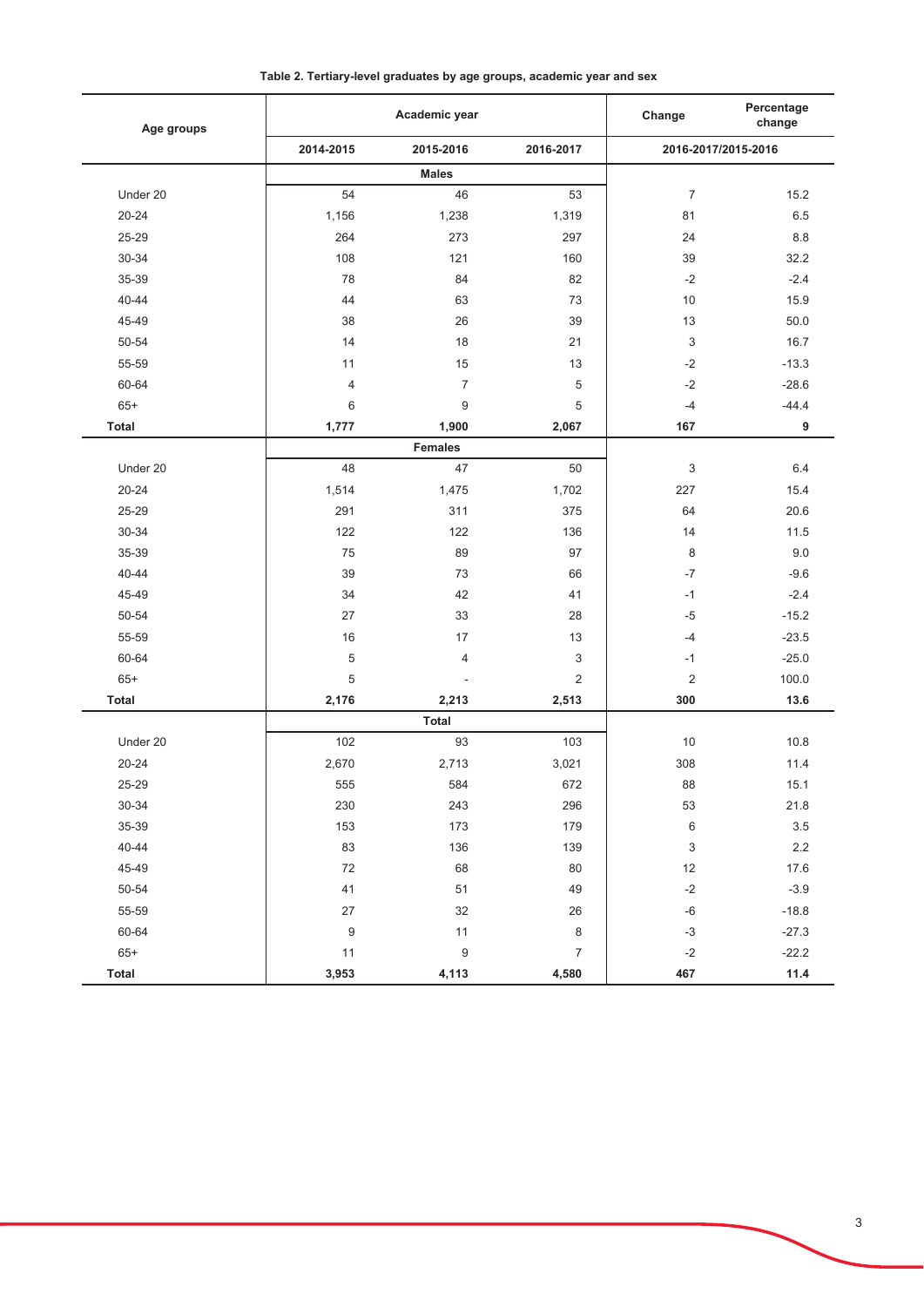Table 3. Tertiary-level graduates by level of education, academic year and intensity of participation

| Level of education | Academic year |                  |           | Change | Percentage<br>change |
|--------------------|---------------|------------------|-----------|--------|----------------------|
| (ISCED 2011)       | 2014-2015     | 2015-2016        | 2016-2017 |        | 2016-2017/2015-2016  |
|                    |               | <b>Full-time</b> |           |        |                      |
| <b>ISCED 5</b>     | 484           | 453              | 609       | 156    | 34.4                 |
| <b>ISCED 6</b>     | 1,872         | 2,026            | 2,098     | 72     | 3.6                  |
| <b>ISCED 7</b>     | 850           | 749              | 840       | 91     | 12.1                 |
| <b>ISCED 8</b>     | 14            | 16               | 33        | 17     | 106.3                |
| <b>Total</b>       | 3,220         | 3,244            | 3,580     | 336    | 10.4                 |
|                    |               | Part-time        |           |        |                      |
| <b>ISCED 5</b>     | 117           | 228              | 111       | $-117$ | $-51.3$              |
| <b>ISCED 6</b>     | 195           | 140              | 408       | 268    | 191.4                |
| <b>ISCED 7</b>     | 405           | 480              | 460       | $-20$  | $-4.2$               |
| <b>ISCED 8</b>     | 16            | 21               | 21        | ٠      | $\blacksquare$       |
| <b>Total</b>       | 733           | 869              | 1,000     | 131    | 15.1                 |
|                    |               | <b>Total</b>     |           |        |                      |
| <b>ISCED 5</b>     | 601           | 681              | 720       | 39     | 5.7                  |
| <b>ISCED 6</b>     | 2,067         | 2,166            | 2,506     | 340    | 15.7                 |
| <b>ISCED 7</b>     | 1,255         | 1,229            | 1,300     | 71     | 5.8                  |
| <b>ISCED 8</b>     | 30            | 37               | 54        | 17     | 45.9                 |
| <b>Total</b>       | 3,953         | 4,113            | 4,580     | 467    | 11.4                 |

Table 4. Tertiary-level graduates by nationality and academic year

| <b>Nationality</b> |                | Academic year  |           |  |  |  |  |
|--------------------|----------------|----------------|-----------|--|--|--|--|
|                    | 2014-2015      | 2015-2016      | 2016-2017 |  |  |  |  |
| <b>Maltese</b>     | 3,755          | 3,851          | 4,237     |  |  |  |  |
| Other EU           | 90             | 114            | 158       |  |  |  |  |
| of which:          |                |                |           |  |  |  |  |
| <b>British</b>     | 16             | 21             | 46        |  |  |  |  |
| Bulgarian          | 7              | 12             | 16        |  |  |  |  |
| German             | 15             | 12             | 15        |  |  |  |  |
| Italian            | $9\,$          | 13             | 13        |  |  |  |  |
| French             | 3              | $\overline{2}$ | 9         |  |  |  |  |
| Non-EU             | 108            | 148            | 185       |  |  |  |  |
| of which:          |                |                |           |  |  |  |  |
| American           | 13             | 28             | 21        |  |  |  |  |
| Kuwaiti            | 13             | 20             | 21        |  |  |  |  |
| Nigerian           | 6              | 4              | 18        |  |  |  |  |
| Libyan             | $\overline{4}$ | 9              | 15        |  |  |  |  |
| Russian            | 12             | 8              | 10        |  |  |  |  |
| Total              | 3,953          | 4,113          | 4,580     |  |  |  |  |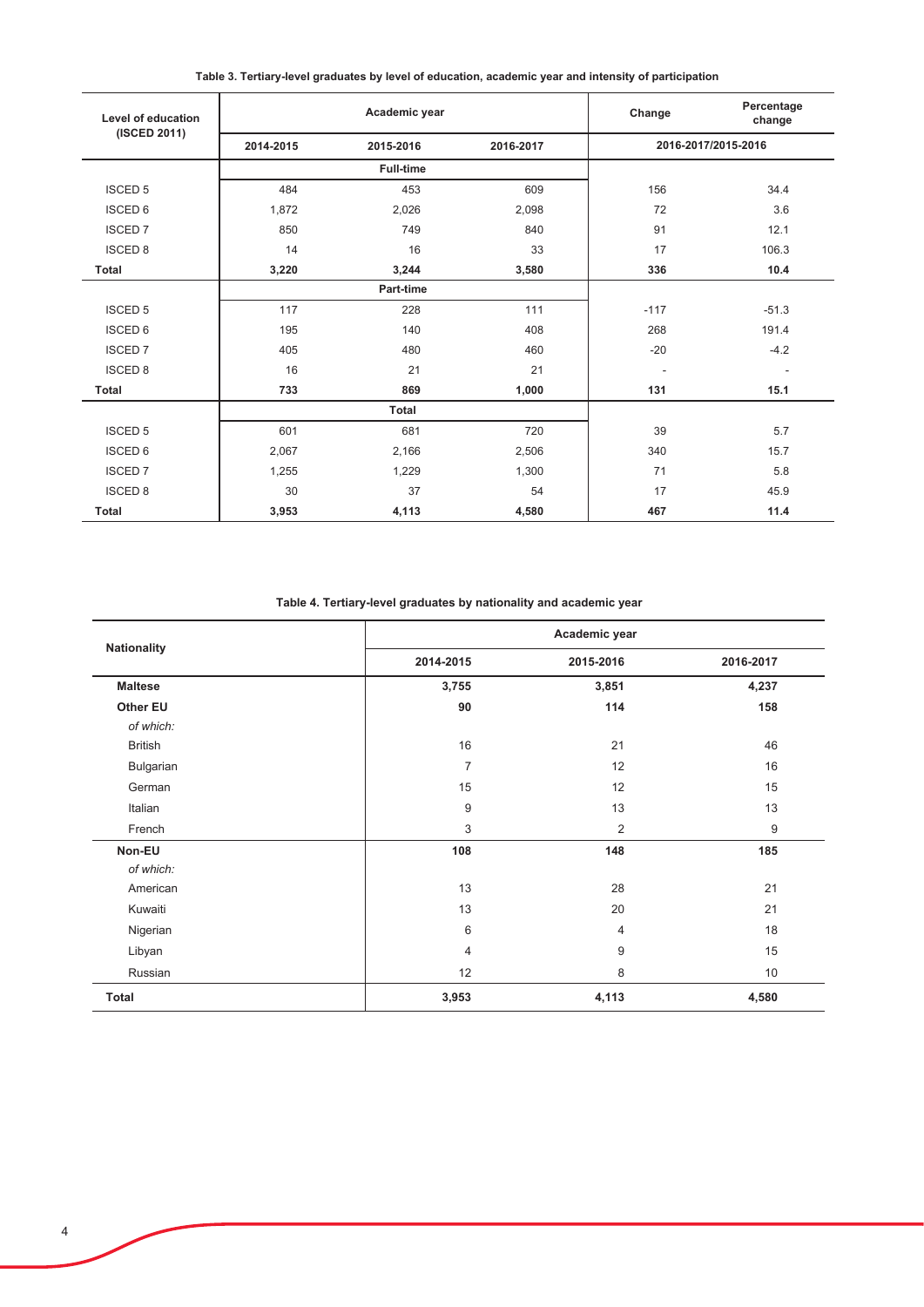| Field of study                                  | Academic year |                |           | Change         | Percentage<br>change |
|-------------------------------------------------|---------------|----------------|-----------|----------------|----------------------|
|                                                 | 2014-2015     | 2015-2016      | 2016-2017 |                | 2016-2017/2015-2016  |
|                                                 |               | <b>Males</b>   |           |                |                      |
| Generic programmes and qualifications           | 30            |                |           |                |                      |
| Education                                       | 117           | 91             | 57        | -34            | $-37.4$              |
| Arts and humanities                             | 208           | 226            | 233       | $\overline{7}$ | 3.1                  |
| Social sciences, journalism and information     | 124           | 151            | 162       | 11             | 7.3                  |
| Business, administration and law                | 448           | 557            | 644       | 87             | 15.6                 |
| Natural sciences, mathematics and statistics    | 174           | 95             | 78        | $-17$          | $-17.9$              |
| Information and Communication Technologies      | 274           | 276            | 305       | 29             | 10.5                 |
| Engineering, manufacturing and construction     | 239           | 293            | 288       | -5             | $-1.7$               |
| Agriculture, forestry, fisheries and veterinary | 4             | 15             | 15        |                |                      |
| Health and welfare                              | 144           | 157            | 218       | 61             | 38.9                 |
| Services                                        | 15            | 39             | 67        | 28             | 71.8                 |
| Total                                           | 1,777         | 1,900          | 2,067     | 167            | 8.8                  |
|                                                 |               | <b>Females</b> |           |                |                      |
| Generic programmes and qualifications           | 31            | $\blacksquare$ |           |                |                      |
| Education                                       | 315           | 257            | 238       | $-19$          | $-7.4$               |
| Arts and humanities                             | 305           | 298            | 303       | 5              | 1.7                  |
| Social sciences, journalism and information     | 205           | 300            | 273       | $-27$          | $-9.0$               |
| Business, administration and law                | 606           | 632            | 808       | 176            | 27.8                 |
| Natural sciences, mathematics and statistics    | 162           | 99             | 88        | $-11$          | $-11.1$              |
| Information and Communication Technologies      | 61            | 49             | 58        | 9              | 18.4                 |
| Engineering, manufacturing and construction     | 70            | 90             | 113       | 23             | 25.6                 |
| Agriculture, forestry, fisheries and veterinary | 5             | 12             | 15        | 3              | 25.0                 |
| Health and welfare                              | 369           | 428            | 558       | 130            | 30.4                 |
| Services                                        | 47            | 48             | 59        | 11             | 22.9                 |
| Total                                           | 2,176         | 2,213          | 2,513     | 300            | 13.6                 |
|                                                 |               | <b>Total</b>   |           |                |                      |
| Generic programmes and qualifications           | 61            |                |           |                |                      |
| Education                                       | 432           | 348            | 295       | $-53$          | $-15.2$              |
| Arts and humanities                             | 513           | 524            | 536       | 12             | 2.3                  |
| Social sciences, journalism and information     | 329           | 451            | 435       | $-16$          | $-3.5$               |
| Business, administration and law                | 1,054         | 1,189          | 1,452     | 263            | 22.1                 |
| Natural sciences, mathematics and statistics    | 336           | 194            | 166       | $-28$          | $-14.4$              |
| Information and Communication Technologies      | 335           | 325            | 363       | 38             | 11.7                 |
| Engineering, manufacturing and construction     | 309           | 383            | 401       | 18             | 4.7                  |
| Agriculture, forestry, fisheries and veterinary | 9             | 27             | 30        | 3              | 11.1                 |
| Health and welfare                              | 513           | 585            | 776       | 191            | 32.6                 |
| Services                                        | 62            | 87             | 126       | 39             | 44.8                 |
| <b>Total</b>                                    | 3,953         | 4,113          | 4,580     | 467            | 11.4                 |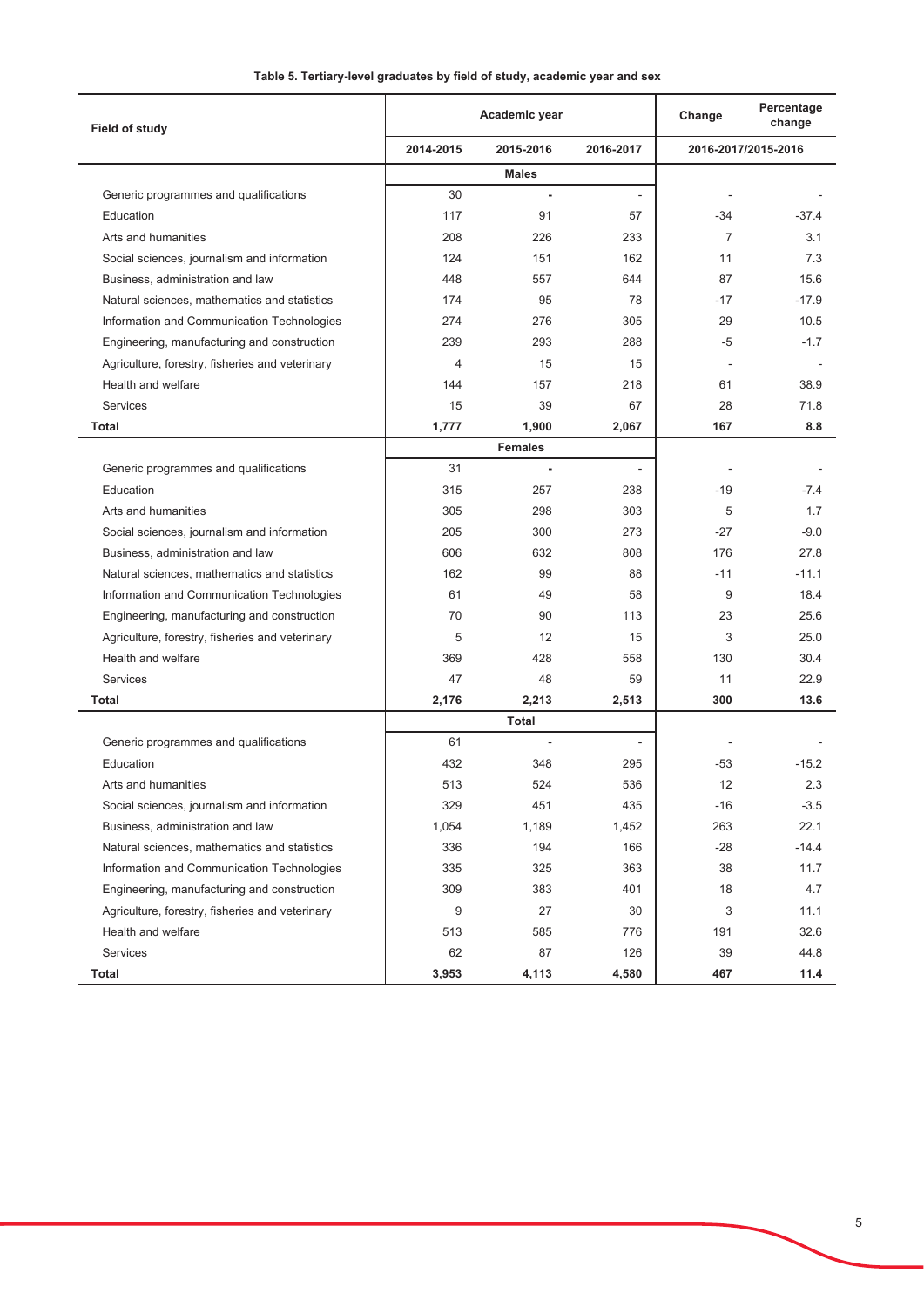### Table 6. Tertiary-level graduates by fields of study and level of education: 2016-2017

| <b>Field of study</b>                           | <b>ISCED 5</b> | <b>ISCED 6</b> | <b>ISCED 7</b> | <b>ISCED 8</b> | Total |
|-------------------------------------------------|----------------|----------------|----------------|----------------|-------|
| Education                                       | 4              | 263            | 27             |                | 295   |
| Arts and humanities                             | 100            | 352            | 76             | 8              | 536   |
| Social sciences, journalism and information     | 10             | 312            | 110            | 3              | 435   |
| Business, administration and law                | 188            | 621            | 642            |                | 1,452 |
| Natural sciences, mathematics and statistics    | 5              | 118            | 35             | 8              | 166   |
| Information and Communication Technologies      | 92             | 230            | 40             |                | 363   |
| Engineering, manufacturing and construction     | 86             | 220            | 87             | 8              | 401   |
| Agriculture, forestry, fisheries and veterinary | 16             | 14             |                |                | 30    |
| Health and welfare                              | 174            | 298            | 280            | 24             | 776   |
| <b>Services</b>                                 | 45             | 78             | 3              |                | 126   |
| Generic programmes and qualifications           |                |                |                |                |       |
| Total                                           | 720            | 2,506          | 1,300          | 54             | 4,580 |